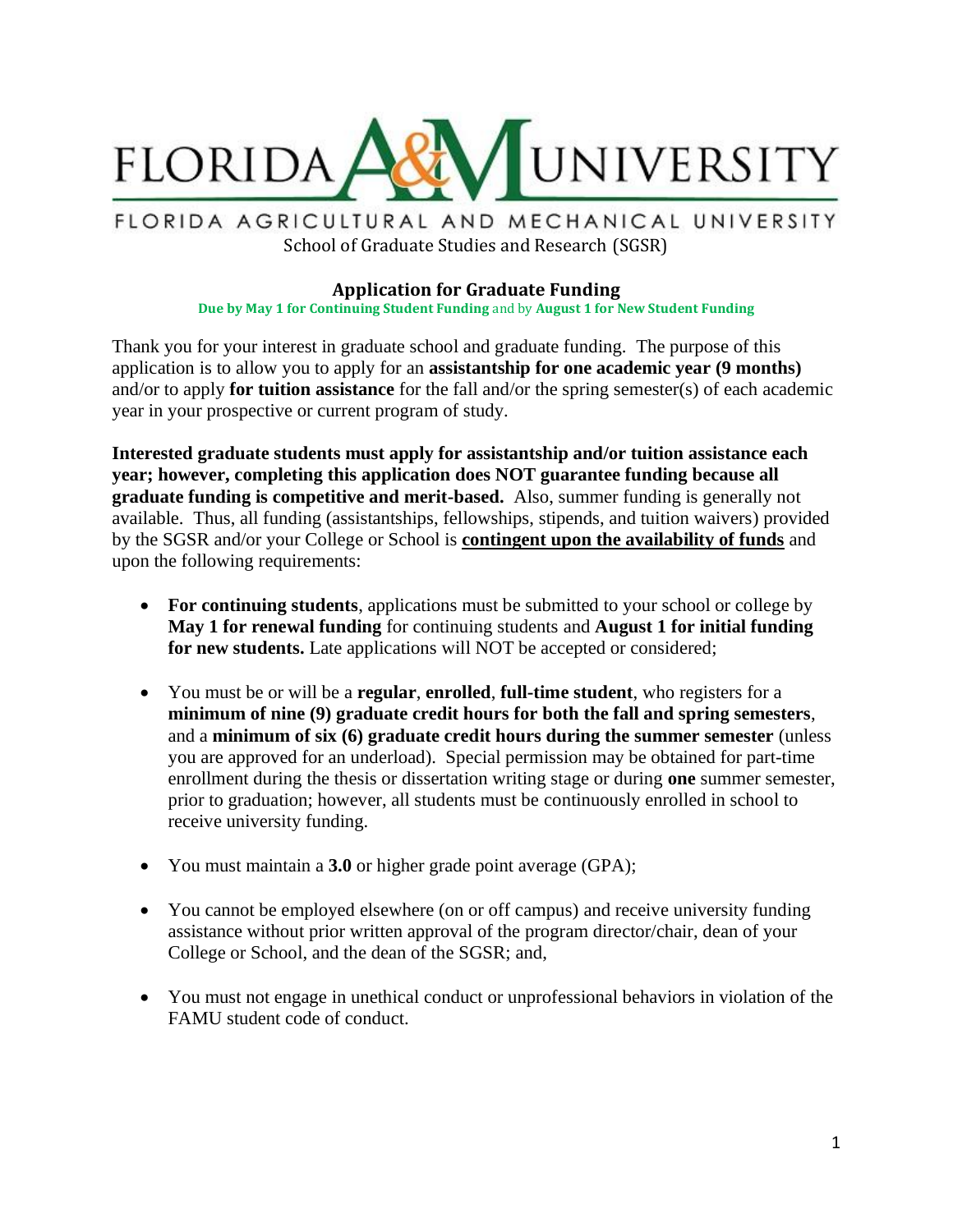| <b>Check One</b>                                |                                                                                             | New Student                             | <b>Continuing Student</b>                                                                            |
|-------------------------------------------------|---------------------------------------------------------------------------------------------|-----------------------------------------|------------------------------------------------------------------------------------------------------|
| <b>Academic Year (EX: 2016-2017)</b>            |                                                                                             |                                         |                                                                                                      |
| <b>Check Type(s) of Funding Requesting</b>      | Waiver (waive a portion of tuition)                                                         |                                         |                                                                                                      |
|                                                 | Fellowship (used to pay a portion of tuition)                                               |                                         |                                                                                                      |
|                                                 | Graduate Assistantship (must work and complete employment documents)                        |                                         |                                                                                                      |
|                                                 | Title III Funding (STEM Only)                                                               |                                         |                                                                                                      |
|                                                 | Other Funding                                                                               |                                         |                                                                                                      |
| Name (Last, First)                              |                                                                                             |                                         |                                                                                                      |
| <b>Student ID # (if returning FAMU student)</b> |                                                                                             |                                         |                                                                                                      |
| <b>Email Address</b>                            |                                                                                             |                                         |                                                                                                      |
| <b>Contact Number</b>                           |                                                                                             |                                         |                                                                                                      |
| <b>Undergraduate Degree</b>                     |                                                                                             |                                         |                                                                                                      |
| <b>Master's Degree (if applicable)</b>          |                                                                                             |                                         |                                                                                                      |
| <b>Tuition Status</b>                           | Circle one:                                                                                 | In-State                                | Out-of-State                                                                                         |
| <b>Current Grade Point Average</b>              |                                                                                             |                                         |                                                                                                      |
| Are you a full-time state employee or           |                                                                                             |                                         | Do you plan to participate in the tuition program                                                    |
| full-time FAMU employee?                        |                                                                                             | for full-time state and FAMU employees? |                                                                                                      |
| Will you receive any outside funding            | Circle one:                                                                                 | $Yes*$<br>N <sub>0</sub>                |                                                                                                      |
| for this academic year?                         |                                                                                             |                                         | *Please note that outside funding awarded through the Office of Financial Aid may impact the tuition |
| <b>Letters of Recommendation (LOR)</b>          |                                                                                             | assistance you receive from the SGSR.   | Two LORs are to be provided with the completed application. The references can be from               |
| <b>First time applicants only!!</b>             | former employers or any professor (and may include your proposed research professor).       |                                         |                                                                                                      |
|                                                 | The LORs must be completed by May 1 for current student funding and <b>August 1</b> for new |                                         |                                                                                                      |
|                                                 | student funding and must include an email address and telephone number of the               |                                         |                                                                                                      |
|                                                 | recommender. (Please note: Continuing students are not required to submit LORs              |                                         |                                                                                                      |
|                                                 | after the first year unless they are applying for funding in a different degree             |                                         |                                                                                                      |
|                                                 | program).                                                                                   |                                         |                                                                                                      |

## **Requirements for Master's and Doctoral Students:**

• List your major academic honors, memberships, publications, professional papers, and presentations (attach an additional sheet if necessary).

\_\_\_\_\_\_\_\_\_\_\_\_\_\_\_\_\_\_\_\_\_\_\_\_\_\_\_\_\_\_\_\_\_\_\_\_\_\_\_\_\_\_\_\_\_\_\_\_\_\_\_\_\_\_\_\_\_\_\_\_\_\_\_\_\_\_\_\_\_\_\_\_ \_\_\_\_\_\_\_\_\_\_\_\_\_\_\_\_\_\_\_\_\_\_\_\_\_\_\_\_\_\_\_\_\_\_\_\_\_\_\_\_\_\_\_\_\_\_\_\_\_\_\_\_\_\_\_\_\_\_\_\_\_\_\_\_\_\_\_\_\_\_\_\_ \_\_\_\_\_\_\_\_\_\_\_\_\_\_\_\_\_\_\_\_\_\_\_\_\_\_\_\_\_\_\_\_\_\_\_\_\_\_\_\_\_\_\_\_\_\_\_\_\_\_\_\_\_\_\_\_\_\_\_\_\_\_\_\_\_\_\_\_\_\_\_\_ \_\_\_\_\_\_\_\_\_\_\_\_\_\_\_\_\_\_\_\_\_\_\_\_\_\_\_\_\_\_\_\_\_\_\_\_\_\_\_\_\_\_\_\_\_\_\_\_\_\_\_\_\_\_\_\_\_\_\_\_\_\_\_\_\_\_\_\_\_\_\_\_ \_\_\_\_\_\_\_\_\_\_\_\_\_\_\_\_\_\_\_\_\_\_\_\_\_\_\_\_\_\_\_\_\_\_\_\_\_\_\_\_\_\_\_\_\_\_\_\_\_\_\_\_\_\_\_\_\_\_\_\_\_\_\_\_\_\_\_\_\_\_\_\_

- Submit a copy of your most recent CV.
- If applying for a graduate assistantship, provide any additional information that you consider important to your employment as a graduate assistant.

## **Additional Requirements for Doctoral Students:**

- Statement of Intent. Doctoral applicants must write a personal statement of intent and attach it to this application. The statement of intent should include: Initial Funding Request Applications
	- 1) An introduction explaining your career goals and objectives for the doctoral degree, personal characteristics, and academic preparation that have prepared you to pursue doctoral training as well as your research goals;
	- 2) Prior research experience activities, any presentations, or publications (accepted or not accepted) derived from your research; and,